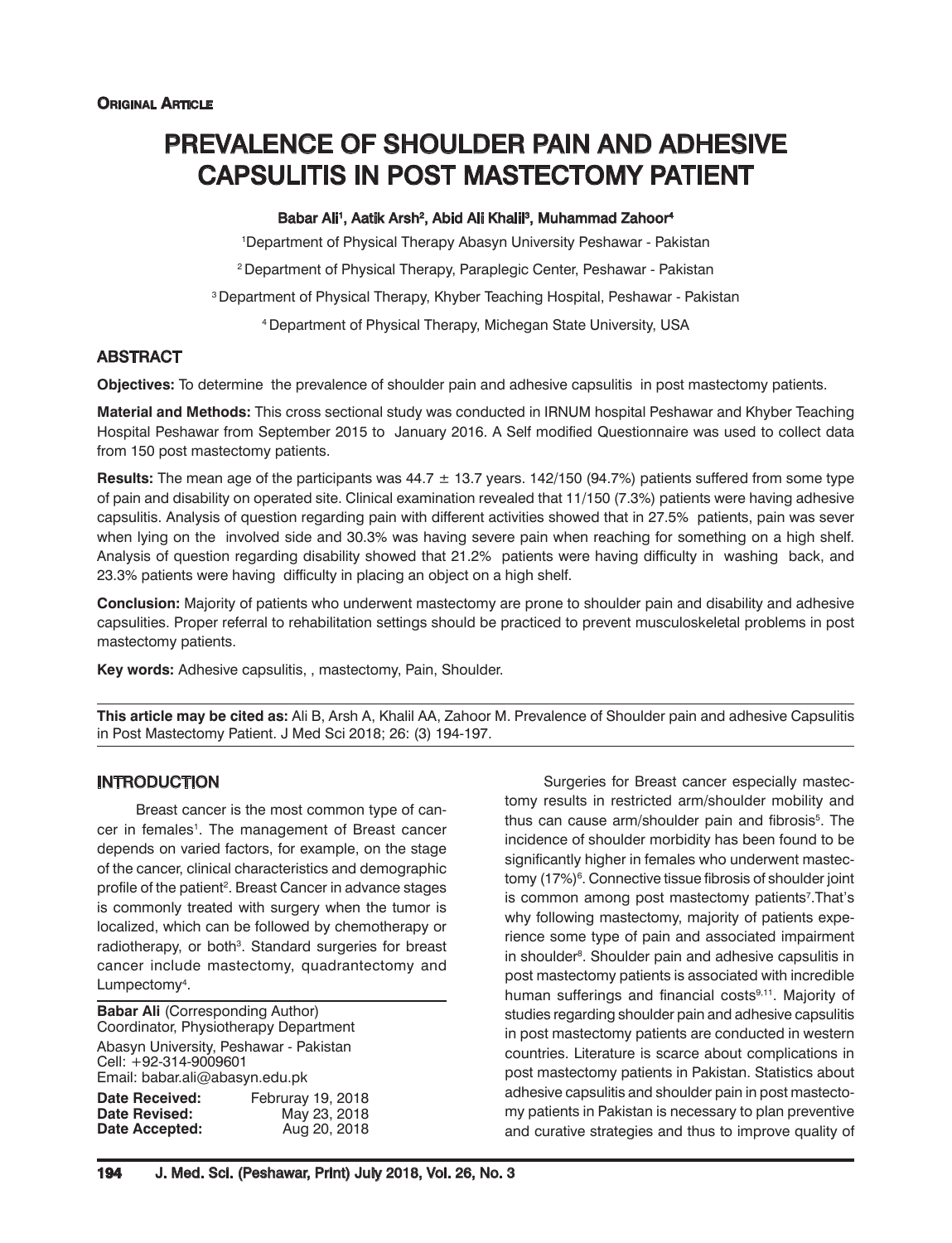life of post mastectomy patients in Pakistan. Therefore, there was a dire need to conduct this study in order to determine the prevalence of shoulder pain and adhesive capsulitis in post mastectomy patients in Pakistan.

### MATERIAL AND METHODS

This cross sectional study was conducted in IRNUM hospital Peshawar and Khyber Teaching Hospital Peshawar from September 2015 to January 2016. Approval was obtained from the Mahboob school of physiotherapy Gandhara university ethical committee and director Institute of Radiotherapy & Nuclear Medicine hospital Peshawar and Director Khyber Teaching Hospital Peshawar for collecting data from the patients. After taking informed consent, sample of 150 post mastectomy patients having age between 40 to 60 years were included in the study. Those mastectomy patients having severe medical problems, traumatic history to shoulder joint or any other upper limb pathology not related to mastectomy were excluded from the study.

A self modified Questionnaire was designed and distributed in patients fulfilling the inclusion criteria. Demographic information and clinical characteristics were noted. As most of the patients were uneducated that's why questions were translated to local language. Investigators were present to help in filling the questionnaire. Subjective and objective examination was performed for the possible diagnosis of adhesive capsulitis. Adhesive capsulitis was confirmed in those patients having progressive shoulder stiffness, severe pain and complete or near complete loss of passive and active external rotation of the shoulder. Presence of all the three features is the hallmarks for diagnosis of frozen shoulder<sup>12,13</sup>. Data was analyze using SPSS version<sup>20</sup>. Missing values were calculated using multiple imputations.

# **RESULTS**

A total of 150 female post mastectomy patients were examined and all of them filled self modified questionnaire. The mean age of the participants was 44.7  $±$  13.7 years. 127 (84.7%) patients were uneducated while remaining 23 (15.3%) were having different levels of education (From primary level to B.A). One hundred & forty nine (99.4%) patients were married while 1 (0.6%) was single/divorced. One hundred & forty six (97.4%) patients were house wives while 4 (2.6%) were having different jobs. One hundred & forty two (94.7%) patients suffered from some type of pain and disability on the operated side while 8/150 (5.3%) patients were having no pain and disability. Clinical examination revealed that 11/150 (7.3%) patients were having adhesive capsulitis. 113/142 (79.6%) of patients describe their worst pain as

mild and moderate while 29/142 (20.4) describe their worst pain as severe. Shoulder pain and disability was significantly (P<0.05) higher in those post mastectomy patients who were diagnosed with adhesive capsulitis as compared with those having no adhesive capsulitis.

Analysis of question regarding pain with different activities showed that in 39/142 (27.5%) patients, pain was severe when lying on the involved side, 43/142 (30.3%) was having severe pain when reaching for something on a high shelf, 35/142 (24.6%) was having severe pain when touching the back, while remaining 25/142 (17.6%) was having severe pain when Pushing with the involved arm. Analysis of question regarding disability showed that 16/142 (11.3%) patients were having difficulty in washing hairs, 30/142 (21.2%) patients were having difficulty in washing back, 25/142 (17.6%) patients were having difficulty in putting on an undershirt or pullover sweater, 33/142 (23.3%) patients were having difficulty in placing an object on a high shelf, 17/142 (11.9%) patients were having difficulty in carrying a heavy object of 10 pounds, 21/142 (14.8%) patients were having difficulty in removing something from pocket.

# **DISCUSSION**

Shoulder pain, disability and impaired movements is frequently reported complication in post mastectomy patients<sup>14</sup>. The results of current study showed that 94.7% post mastectomy patients suffered from pain and disability. Shoulder Pain and disability in mastectomy patients can be minimized or even prevented in majority of cases but due to lack of awareness, most of the cases went unreported and thus psycho-social life of patient is distressed<sup>15</sup>. Awareness about prevention, early detection, and timely management of shoulder problems in post mastectomy patients is necessary to minimize human sufferings and financial costs<sup>16</sup>.

Though causes of adhesive capsulitis in majority of cases is unknown yet certain conditions and surgeries are reported that can lead to adhesive capsulitis<sup>17</sup>. Trauma or surgical procedures in shoulder region, diabetes, and cerebrovascular accidents (CVA) are some conditions that are reported to be associated with adhesive capsulitis<sup>18</sup>. Results of current study showed low prevalence (7.3%) of adhesive capsulities among post mastectomy patients, yet sufferings due to pain and restriction in shoulder joint in adhesive capsulitis can be prevented with proper guidance, counseling and referral. As compared to current study, Previous studies reported somewhat high prevalence of adhesive capsulitis (8.2%) in post mastectomy patients<sup>19</sup> but these differences can be explained by differences in physical examination, type and extent of mastectomy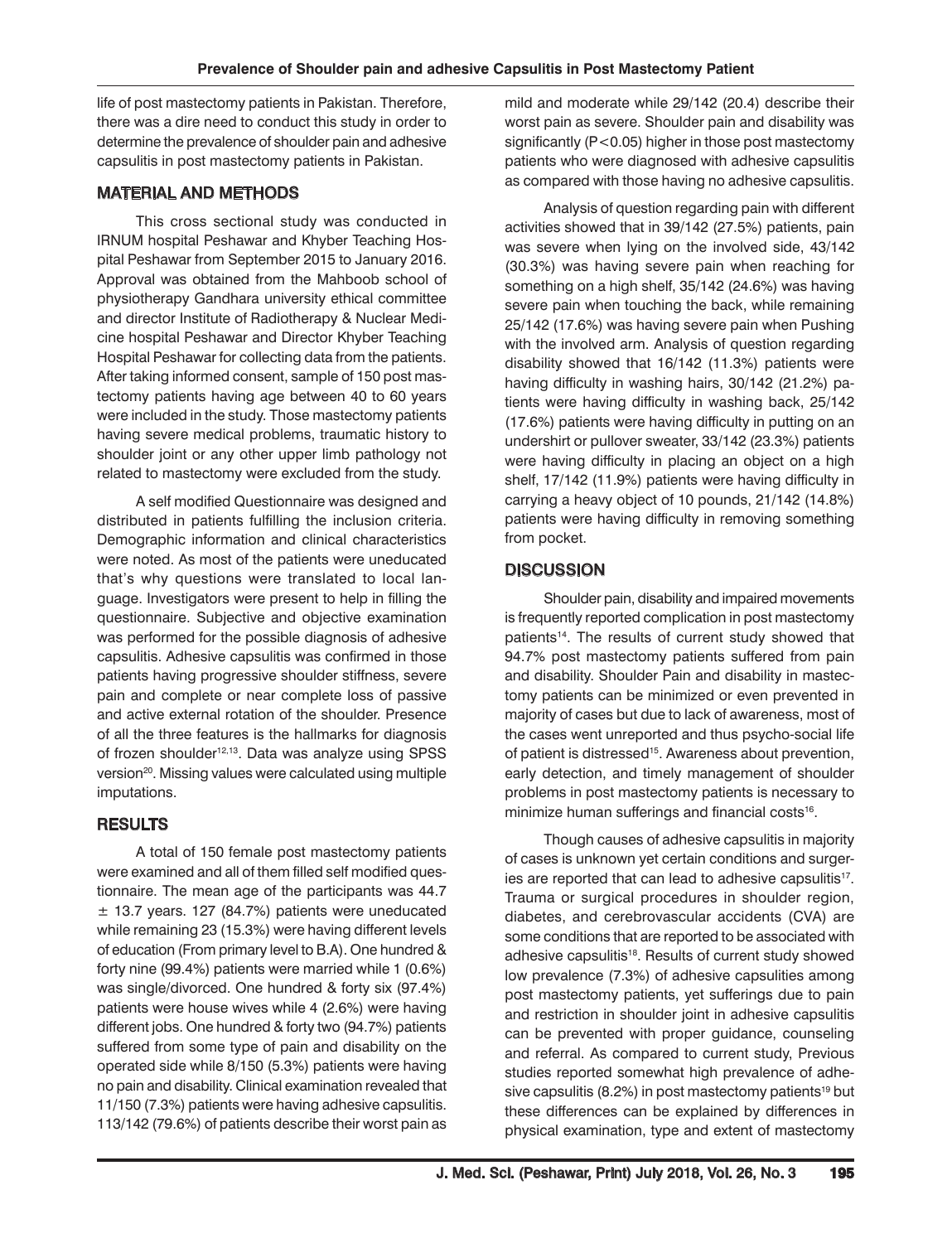and adjunct therapies in these patients.

# In majority of cases, mastectomy result in shoulder stiffness and pain, thus leading to decrease musculature strength and limitation of range of motion (ROM)<sup>20</sup>. The residual effects of surgical scarring following mastectomy could have effect on the mechanics of the shoulder region because of tethering of soft tissues<sup>19</sup>. Results of current study showed that in 27.5% patients, pain was severe when lying on the involved side, 30.3% was having severe pain when reaching for something on a high shelf, 24.6% was having severe pain when touching the back while remaining 17.6% was having severe pain when pushing with the involved arm. Previous studies also reported that patients who underwent mastectomy are 6 times more likely to suffer from shoulder ROM restrictions and shoulder pain as compared to those patients who are conservatively treated<sup>19</sup>

Upper limb (UL) impairments and decrease quality of life has been reported in post mastectomy patients<sup>21</sup>. The asymmetry of soft tissue mobility and mass distribution across the chest wall that arises from loss of a breast will have effect on upper limb movements and contribute to trunk or arm symptoms<sup>22</sup>. That's why scapular and shoulder kinematics are commonly disturbed in post mastectomy patients due to which these patients have difficulty in activities of daily living<sup>23</sup>. Results of current study also showed that 11.3% patients were having difficulty in washing hairs, 21.2% patients were having difficulty in washing back, 17.6% patients were having difficulty in putting on an undershirt or pullover sweater, 23.3% patients were having difficulty in placing an object on a high shelf, 11.9% patients were having difficulty in carrying a heavy object of 10 pounds, and 14.8% patients were having difficulty in removing something from pocket. Previous studies also reported that due to pain and limited shoulder ROM majority of post mastectomy patients cannot perform ADL's effectively<sup>24</sup>.

The facts and figures presented in this research paper are alarming. It indicates that almost all patients who underwent mastectomy are prone to shoulder pain and disability. It is necessary to educate post mastectomy patients about complications of mastectomy and they should be guided how to minimize or prevent these complications. Moreover, proper referral to rehabilitation settings should be practiced to prevent musculoskeletal problems in post mastectomy patients. To the authors' knowledge this was the first study conducted in Pakistan which reported shoulder pain and adhesive capsulitis in post mastectomy patients. The facts and figures presented in this study will develop standard protocols for prevention of shoulder pain and adhesive capsulitis in post mastectomy patients in Pakistan.

#### LIMITATIONS

Due to small sample size, generalizability of the study is questionable because current study was conducted only in a single clinical setting that's why true prevalence of adhesive capsulities cannot be reported on the basis of results of current study. Large trials and prospective studies are required to truly determine the prevalence and consequences of shoulder pain and adhesive capsulitis in post mastectomy patients in Pakistan.

#### **CONCLUSION**

Post mastectomy patients are at risk of developing shoulder pain and adhesive capsulitis and need preventive/curative measures to minimize its consequences.

#### RECOMMENDATIONS

Preventive strategies including patient and attendant education and education of health care professionals' regarding shoulder pain in post mastectomy patients is necessary to minimize burden of shoulder pain in these patients.

#### ACKNOWLEDGMENT

The authors are thankful to the administration and staff of IRNUM hospital Peshawar and Khyber Teaching Hospital Peshawar.

# **REFERENCES**

- 1. Beyaz SG, Ergönenç JŞ, Ergönenç T, Sönmez ÖU, Erkorkmaz Ü, Altintoprak F. Postmastectomy pain: a cross-sectional study of prevalence, pain characteristics, and effects on quality of life. Chinese medical journal. 2016;129(1):66-71.
- 2. King M, Kenny P, Shiell A, Hall J, Boyages J. Quality of life three months and one year after first treatment for early stage breast cancer: influence of treatment and patient characteristics. Quality of Life Research. 2000;9(7):789-800.
- 3. Singletary SE. Surgical margins in patients with early-stage breast cancer treated with breast conservation therapy. The American journal of surgery. 2002;184(5):383-93.
- 4. Kaur N, Petit J-Y, Rietjens M, Maffini F, Luini A, Gatti G, et al. Comparative study of surgical margins in oncoplastic surgery and quadrantectomy in breast cancer. Annals of surgical oncology. 2005;12(7):539- 45.
- 5. Oliveira M, Gurgel M, Miranda M, Okubo M, Feijó L, Souza G. Efficacy of shoulder exercises on locoregional complications in women undergoing radiotherapy for breast cancer: clinical trial. Brazilian Journal of Physical Therapy. 2009;13(2):136-43.
- 6. Blomqvist L, Stark B, Engler N, Malm M. Evaluation of arm and shoulder mobility and strength after modified radical mastectomy and radiotherapy. Acta oncologica. 2004;43(3):280-3.